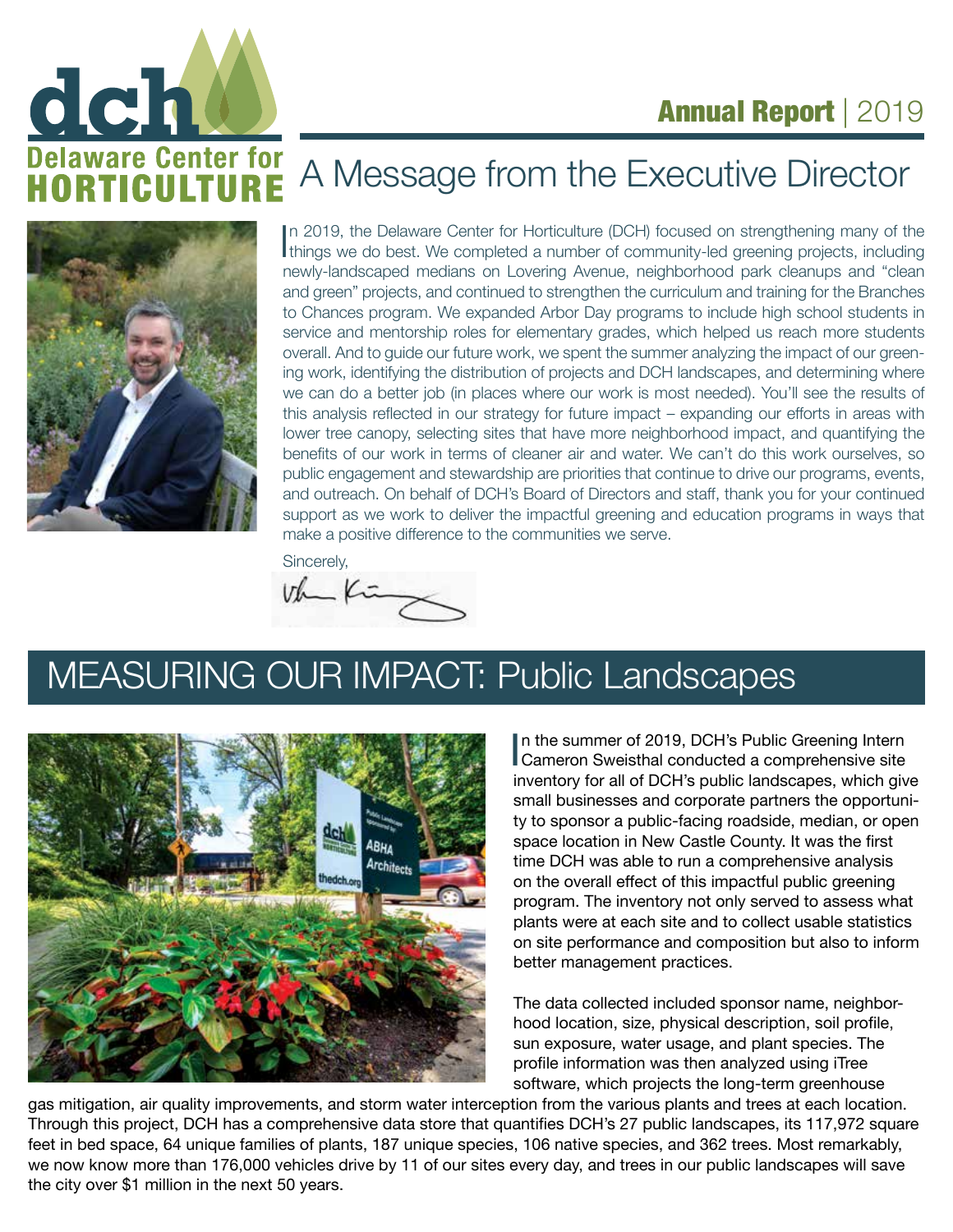# Program Funders 2018-19

## Program Funders 2018-19 cont.



## Community Forestry

Through the coordinated efforts of our Community Forester and a multitude of corporate, government, and nonprofit partners and individuals, DCH was able to plant 323 trees throughout Delaware in 2019 and reach more than 600 children in those efforts. Most notable was the expansion of our Arbor Day program from two schools at one location on one day to six schools at three locations over three days, which allowed for a three-fold increase of students and student leaders to receive this science-based curriculum outdoors in New Castle County parks.

### Urban Farm

The E. D. Robinson Urban Farm at 12th and Brandywine held its 2nd Annual Urban Farm Food Festival and Wellness Day in August, bringing local vendors, nonprofit partners, live music, and city leaders to the 11th Street Bridge neighborhood. This year's event concluded with the presentation of the memorial sign in honor of Eric D. Robinson, the late Wilmington City Councilman and founding member of the Urban Farm.

### Branches to Chances

Graduating our 83rd trainee from the Branches to Chances: A Return to Work program, the 2019 program included new partnerships, including that with JPMorgan Chase and American Forests. The partnership provided additional funding to include a significantly expanded focus on urban forestry skills during the training program and the post-graduation employment period for the trainees hired by DCH. All of the graduates successfully secured employment at the conclusion of the program, creating a strong foundation for a bright future. Special thanks to James Elliott, DTCC student and international president of Phi Theta Kappa Honor Society, for his inspirational message to program graduates at our spring ceremony.

## Community Gardens

Under the direct supervision of our Youth and Community Gardens Coordinator and our 2019 Public Ally apprentice, the community garden space at the E. D. Robinson Urban Farm at 12th & Brandywine was renovated with new raised garden beds for the community. The overhaul engaged volunteers, who helped construct the beds, and local art students, who painted them in an eye-catching yellow and decorated them with playful garden characters.

### Membership

During the spring and summer of 2019, Membership and Advancement staff launched a community survey and 3 follow-up community engagement sessions to gather information and assess the needs of DCH members and would-be members. With more than 400 responses to the survey and incredibly successful in-person community sessions, staff developed recommendations for the launch of the new Membership Program in FY2020.

#### Volunteers

As one of DCH's most vital assets in spreading our mission and our work, our volunteer program engaged 373 unique volunteers throughout the year for a total of 3,660 hours across all departments of the organization. With 45 total volunteer opportunities, DCH engaged community members and corporate partners to help with tree plantings, grounds maintenance, the gardening program at Baylor Women's Correctional Institution, seasonal event support, Rare Plant Auction, the Secret Garden, children's programming, community gardens, and more.









#### **www.thedch.org**



ABHA Architects ACME Markets Store Support Center American Forests Apex Engineering Incorporated Bancroft Construction Company Bank of America Bartlett Tree Experts BHA Foundation Fund Brandywine Zoo Capano Management Company Capital One Chanticleer Foundation City of Wilmington Comenity Bank Corteva Agriscience Cover & Rossiter Crystal Trust Curran Foundation Delaware Community Foundation Delaware Department of Natural Resources & Environ. Control Delaware Department of Transportation Delaware Division of Small Business Delaware Housing Opportunity Fund Initiative DeWees Investment Consulting Group of Wells Fargo Advisors DiSabatino Construction Company Draper and Kramer Mortgage Corporation E.I. DuPont de Nemours & Co. Ellason Downs Perpetual Charitable Trust Ellice & Rosa McDonald Foundation Gannett Foundation Garden Club of Wilmington Gateway Garden Center, Inc. Garden Gate Garden Club Glenmede Trust Company, NA Gordon, Fournaris, & Mammarella, P.A. Greater Washington Community Foundation GreenWatch Institute

#### Hardy Plant Society Janssen's Market Jewish Family Services of Delaware, Inc. JP Morgan Chase Kennett Pike Association Kingswood Community Center, Inc. Laffey McHugh Foundation Longwood Gardens Longwood Foundation M&T Bank Marmot Foundation Mt. Cuba Center Nathan M. Clark Foundation New Castle County Nor' Easter Foundation Old Brandywine Village Revit. Project Patterson Schwartz Real Estate Pettinaro Management Piccolina Toscana Property Stabilization, Inc. Rockford Woodlawn Fund Inc. Rodney Square Conservancy State of Delaware Stephano Slack, LLC TD Bank - Market St. Downtown The Arbor Day Foundation The Christmas Shop Foundation The Huisking Foundation, Inc. The Kennett Pike Association The Nature Conservancy in Delaware The Starrett Foundation Todmorden Foundation Williams Humphrey & Company Wilmington Flower Market Wilmington Parks Trust Fund Commission **Wilmington Trust** Woodlawn Trustees, Inc. WSFS Bank

# 2019 GREENING PROGRAMS HIGHLIGHTS